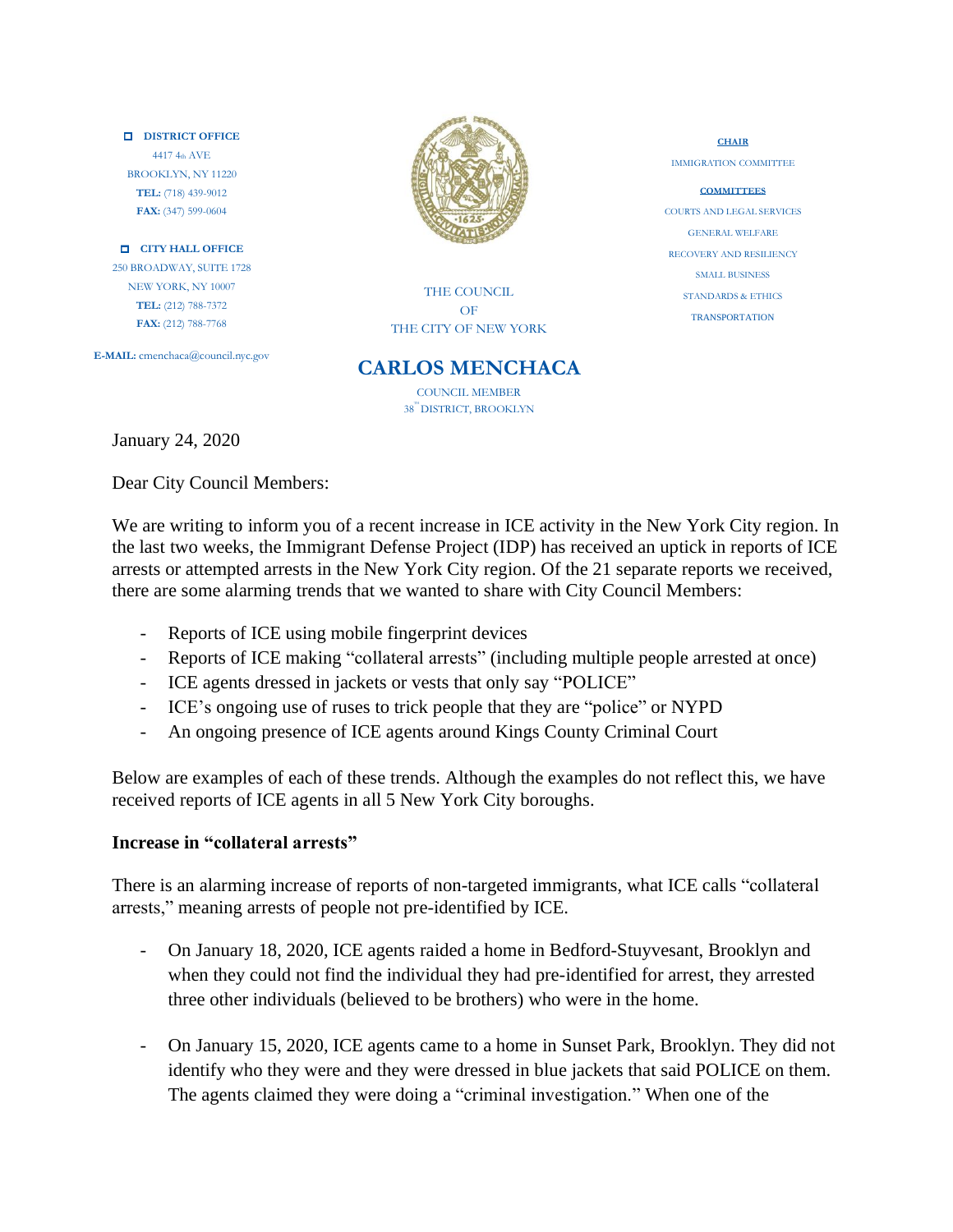individuals showed an IDNYC, ICE asked to see the passports of everyone who lived in the home. They arrested one individual in the home who they admitted they had come looking for and then additionally arrested his brother-in-law after seeing his passport. They told a third adult in the home who was the primary caregiver of a young child to report in person to ICE that day to receive a Notice to Appear and begin deportation proceedings against her.

- On January 16, 2020, ICE agents arrested six people in an apartment near the Brooklyn Navy Yard. The agents were looking for an individual who was not there and instead arrested everyone present in the apartment.

## **Increased reports of ICE using mobile fingerprint devices**

There is also an alarming increase of reports of ICE agents using mobile fingerprint devices to fingerprint individuals they find at home to either arrest them on the spot or take down their information (including photographs of their IDs).

- On January 16, 2020, ICE agents came to a home in Bensonhurst, Brooklyn. A family member allowed ICE to enter the home (it is unclear what the encounter at the door looked like) and ICE agents immediately arrested someone in the home who they had pre-identified for arrest. The ICE agents then asked everyone else in the home for their IDs, took photographs of the IDs and took fingerprints with a portable fingerprint device. No one else was arrested in the home but some of those people whose fingerprints were taken could be at risk of ICE arrest and were very scared, especially now that ICE has their fingerprints and ID information.
- On January 15, 2020, ICE agents came to a building in Mott Haven, Bronx, wearing plain-clothes and vests that said POLICE on them. ICE knocked on the apartment door, stated they were the police, and showed the individual at the door a photo of someone they said they were looking for. The individual at the door had never seen the person in the photo and allowed the ICE agents to enter the home and search the apartment. The agents asked for the ID of everyone in the home and then went to the apartment across the hall. They returned to the first apartment 10 minutes later and specifically asked for one of the roommates who had shown his ID. They took out a mobile fingerprint machine, fingerprinted him, and then arrested him.

### **ICE continuing to use "ruses" pretending to be NYPD officers**

As has long been a disturbing trend nationally and specifically in NYC, ICE agents use [deceptive](https://www.immigrantdefenseproject.org/wp-content/uploads/ICEwatch-Trends-Report.pdf) [methods](https://www.immigrantdefenseproject.org/wp-content/uploads/ICEwatch-Trends-Report.pdf) called "ruses" when they make arrests.<sup>1</sup> They frequently go to homes or stop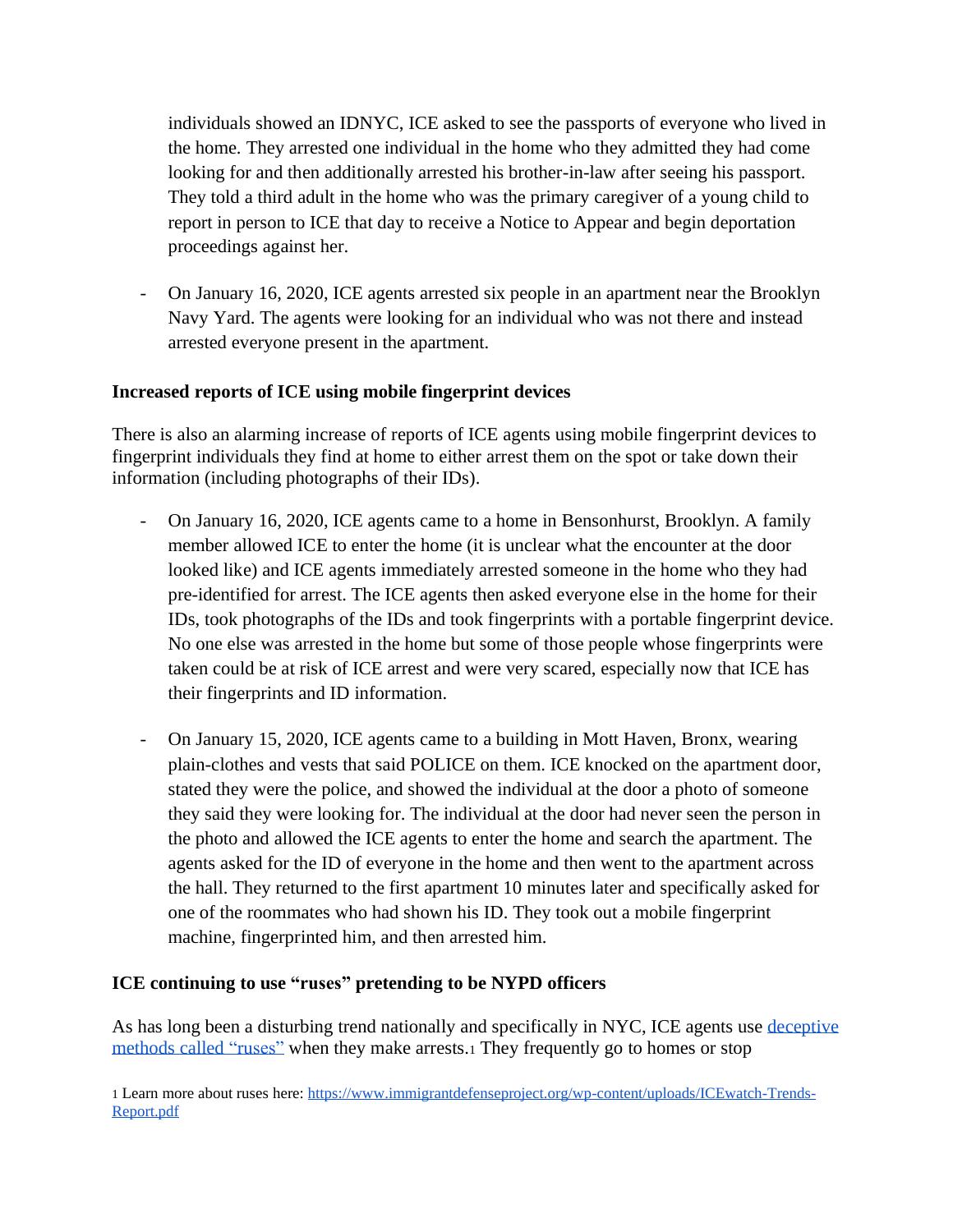immigrants on the street pretending to be local NYPD officers, refusing to identify themselves. Some of the disturbing arrest reports we received in the last two weeks include:

- On January 22, 2020, ICE agents came to a home in Bensonhurst, Brooklyn early in the morning and told the residents of the home that they were the police. When asked what precinct they were from, the ICE agents did not answer and left to sit in their unmarked car parked on the street in front of the home where they remained for the entire day. The agents returned the next day (January 23, 2020) and falsely told one of the residents of the home that they had missed a criminal court case (which was not true). The resident refused to open the door for the agents and the ICE agents loitered outside until someone else in the home left for work. They followed this individual for two blocks harassing and threatening him. The individual was scared and felt like he had no choice but to take the agents to the home and let them inside. Once inside the ICE agents arrested one of the residents.

# **Continued presence of ICE agents around New York City Criminal Courts**

IDP has continued to receive reports of ICE agents and unmarked ICE vehicles around New York City Courthouses. There have been four reports of arrests outside of New York City courts since January 15, 2020: 3 outside of Kings County Criminal Court and 1 outside of Bronx Criminal Court.

- Additionally there is a report from January 17, 2020 of an ICE agent stopping an individual on the street and asking their name without identifying that they were ICE. The agent was dressed in plain-clothes with a visible ICE badge, which the individual saw.

For your convenience, below is a list of all the resources that IDP has created around ICE raids. They can all be downloaded from [immdefense.org/raids.](http://immdefense.org/raids) Please feel free to use and distribute to your constituents and community members:

- Defend Against ICE Raids and [Community](https://www.immigrantdefenseproject.org/raids-toolkit/?utm_source=IDP+NEWSLETTER&utm_campaign=bcf089e89a-EMAIL_CAMPAIGN_2019_07_12_03_48&utm_medium=email&utm_term=0_edbeb94e67-bcf089e89a-) Arrests Toolkit, updated in July 2019 (in English and Spanish)
- Know Your [Rights](http://immdefense.org/kyr) Flyers (2 pages, available in 16 languages)
- Know Your Rights [Booklet](http://immdefense.org/kyr) (11 pages, available in English and Spanish)
- Home Raids [Poster](http://immdefense.org/kyr) (11x17", available in 7 languages)
- KYR [infographics](http://immdefense.org/infographics) (8 infographics, English and Spanish)
- Train the [Trainer](https://www.immigrantdefenseproject.org/ttt-materials/) KYR video and slides (video in English, slides in English and Spanish)
- [IDP/Newsweek](http://immdefense.org/kyr) KYR videos (English)
- 2018 ICE Raids [Trends](https://www.immigrantdefenseproject.org/icewatch/) Report (English)
- **[IDP/WITNESS](https://www.immigrantdefenseproject.org/eyes-on-ice-materials/)** Eyes on ICE webinar (English slides on what to do if you witness ICE arrests)